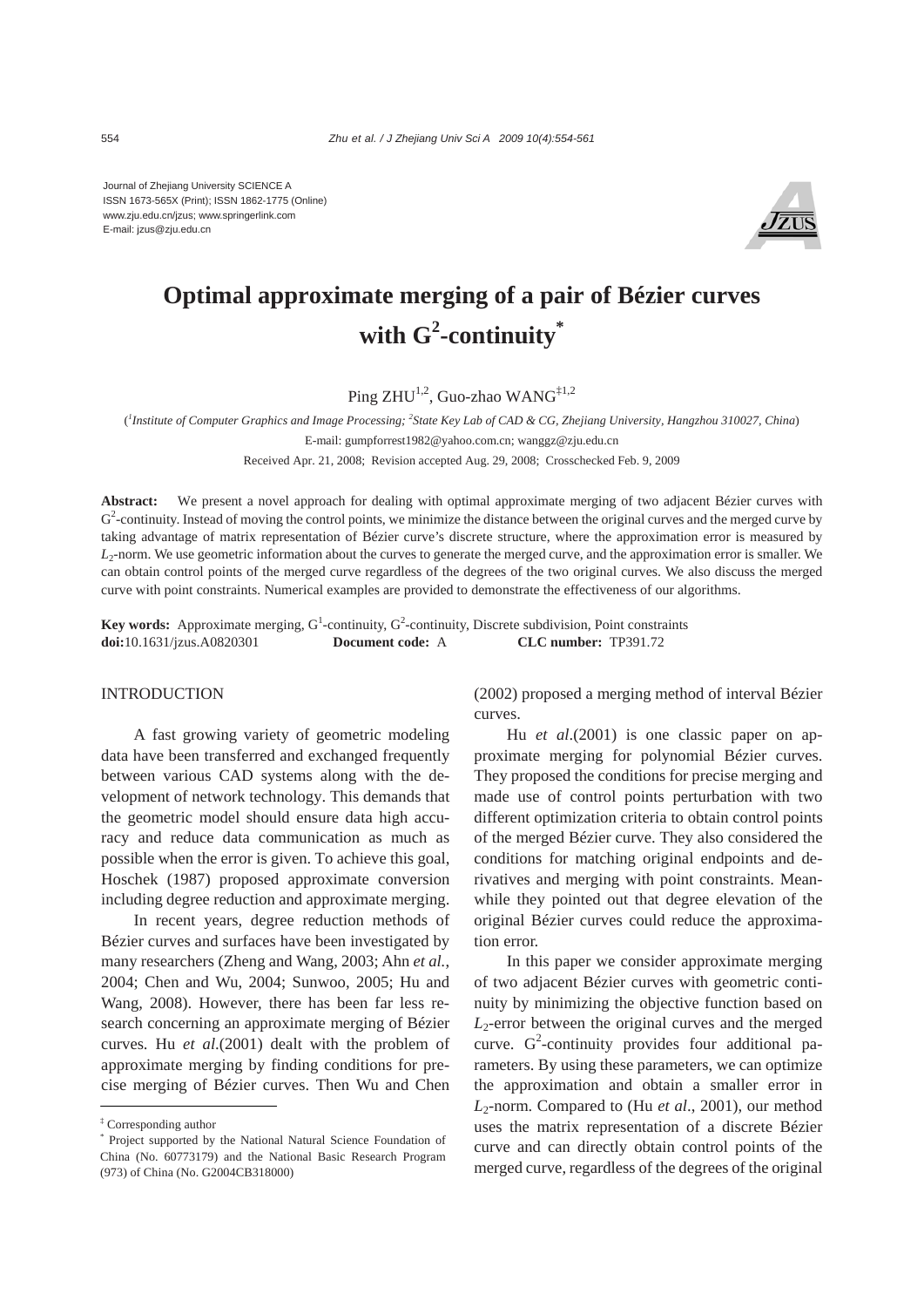curves. The approximation error of the merged curve is smaller than that in (Hu *et al*., 2001). Furthermore, we obtain a higher degree merged curve through raising the merged Bézier curve's degree instead of degree elevation of the original Bézier curves.

The outline of this paper is as follows. We first propose the problem of approximate merging of Bézier curves with G*<sup>α</sup>* -continuity in Section 2. Then we consider  $G^2$ -constrained approximate merging in Section 3. In Section 4, approximate merging with  $G<sup>2</sup>$ -continuity and point constraints is discussed. Numerical examples are given in Sections 3 and 4 to demonstrate our algorithm's advantage. Finally, we summarize this paper and indicate future work in Section 5.

#### PRELIMINARIES

## **Definitions and notations**

A Bézier curve of degree *n* is defined by the control points  $\{p_i\}_{i=0}^n$  in the form

$$
\boldsymbol{P}(t) = \sum_{i=0}^{n} B_{i}^{n}(t) \, \boldsymbol{p}_{i}, \ \ 0 \leq t \leq 1,
$$

where  $B_i^n(t) = \left| \int_1^n (1-t)^{n-i} t^i \right|$  $B_i^n(t) = \binom{n}{t} (1-t)^{n-i} t$  $=\binom{n}{i}(1-t)^{n-i}t^i$  is the Bernstein basis

function. We rewrite the Bézier curve in the matrix form:

$$
P(t) = B_n P_n, \tag{1}
$$

where

 $\boldsymbol{B}_n = [B_0^n(t), B_1^n(t), ..., B_n^n(t)], \ \boldsymbol{P}_n = [p_0, p_1, ..., p_n]^T.$ 

We rewrite the discrete construction theorem (Wang *et al*., 2001) of the Bézier curve in the matrix form:

**Theorem 1** For an *n* degree Bézier curve  $P(t)$  $(0 \le t \le 1)$  and any point  $\lambda \in [0, 1]$ ,  $P(t)$  can be scattered into two sub-Bézier curves, where  $t = \lambda$ , with the same degree. That is,

$$
\boldsymbol{P}(t) = \begin{cases} \boldsymbol{P}_1(t) = \sum_{i=0}^n B_i^n(t) \, \boldsymbol{p}_i^i(\lambda) = \boldsymbol{B}_n \boldsymbol{P}_{n1}, & 0 \le t \le 1, \ (2) \\ \boldsymbol{P}_r(t) = \sum_{i=0}^n B_i^n(t) \, \boldsymbol{p}_n^{n-i}(\lambda) = \boldsymbol{B}_n \boldsymbol{P}_{n1}, \end{cases}
$$

where  $P_{n} = A_1(\lambda)P_n$ ,  $P_{n} = A_2(\lambda)P_n$ , and

$$
A_{1}(\lambda) = \begin{bmatrix} 1 & 0 & \dots & 0 & 0 \\ B_{0}^{1}(\lambda) & B_{1}^{1}(\lambda) & \dots & 0 & 0 \\ \vdots & \vdots & \vdots & \vdots & \vdots \\ B_{0}^{n-1}(\lambda) & B_{1}^{n-1}(\lambda) & \dots & B_{n-1}^{n-1}(\lambda) & 0 \\ B_{0}^{n}(\lambda) & B_{1}^{n}(\lambda) & \dots & B_{n-1}^{n}(\lambda) & B_{n}^{n}(\lambda) \end{bmatrix},
$$

$$
A_{2}(\lambda) = \begin{bmatrix} B_{0}^{n}(\lambda) & B_{1}^{n}(\lambda) & \cdots & B_{n-1}^{n}(\lambda) & B_{n}^{n}(\lambda) \\ 0 & B_{0}^{n-1}(\lambda) & \cdots & B_{n-2}^{n-1}(\lambda) & B_{n-1}^{n-1}(\lambda) \\ \vdots & \vdots & \vdots & \vdots & \vdots \\ 0 & 0 & \cdots & B_{0}^{1}(\lambda) & B_{1}^{1}(\lambda) \\ 0 & 0 & \cdots & 0 & 1 \end{bmatrix}.
$$

**Proof** According to the discrete construction theorem,

$$
\boldsymbol{P}(t) = \begin{cases} \sum_{i=0}^{n} B_i^n\left(\frac{t}{\lambda}\right) \boldsymbol{p}_i^i(\lambda), & 0 \leq t \leq \lambda, \\ \sum_{i=0}^{n} B_i^n\left(\frac{t-\lambda}{1-\lambda}\right) \boldsymbol{p}_n^{n-i}(\lambda), & \lambda \leq t \leq 1. \end{cases}
$$

By introducing the parametric transformation, Eq.(2) is obtained. Control points sequences  $P_{n}$ ,  $P_{nr}$  of  $P_1(t)$ and  $P_r(t)$  can be obtained by the corner cutting algorithm respectively. It is easy to deduce  $A_1(\lambda)$  and  $A_2(\lambda)$ .

**Theorem 2** If the elements of an *m*×*m* matrix  $M=(m_{ij})$  satisfy  $m_{ij} = \int_0^1 B_i^m(t)B_j^m(t)dt$ , then M is a real symmetric positive definite matrix (Hu *et al*., 2001).

## **Problem statement**

*i*

**Problem 1** For two adjacent Bézier curves  $P(u) =$ 

$$
\sum_{i=0}^{n_1} B_i^{n_1}(u) \, \mathbf{p}_i \text{ and } \mathbf{Q}(v) = \sum_{i=0}^{n_2} B_i^{n_2}(v) \mathbf{q}_i \text{ (0} \le u \le 1, \text{ 0} \le v \le 1,
$$

 $p_{n_i} = q_0$ ), their control points are  $p_i$  (*i*=0, 1, …, *n*<sub>1</sub>) and  $q_i$  (*i*=0, 1, ...,  $n_2$ ) respectively. Merging of  $P(u)$ and  $Q(v)$  is a process that amounts to finding an *n*  $(\geq max(n_1, n_2))$  degree Bézier curve  $\mathbf{R}(t)$  with control points  $r_i$  ( $i=0, 1, ..., n$ ), such that a suitable distance function  $d(R, \overline{R})$  between  $R(t)$  and  $\overline{R}(t)$  is minimized on the interval [0, 1], where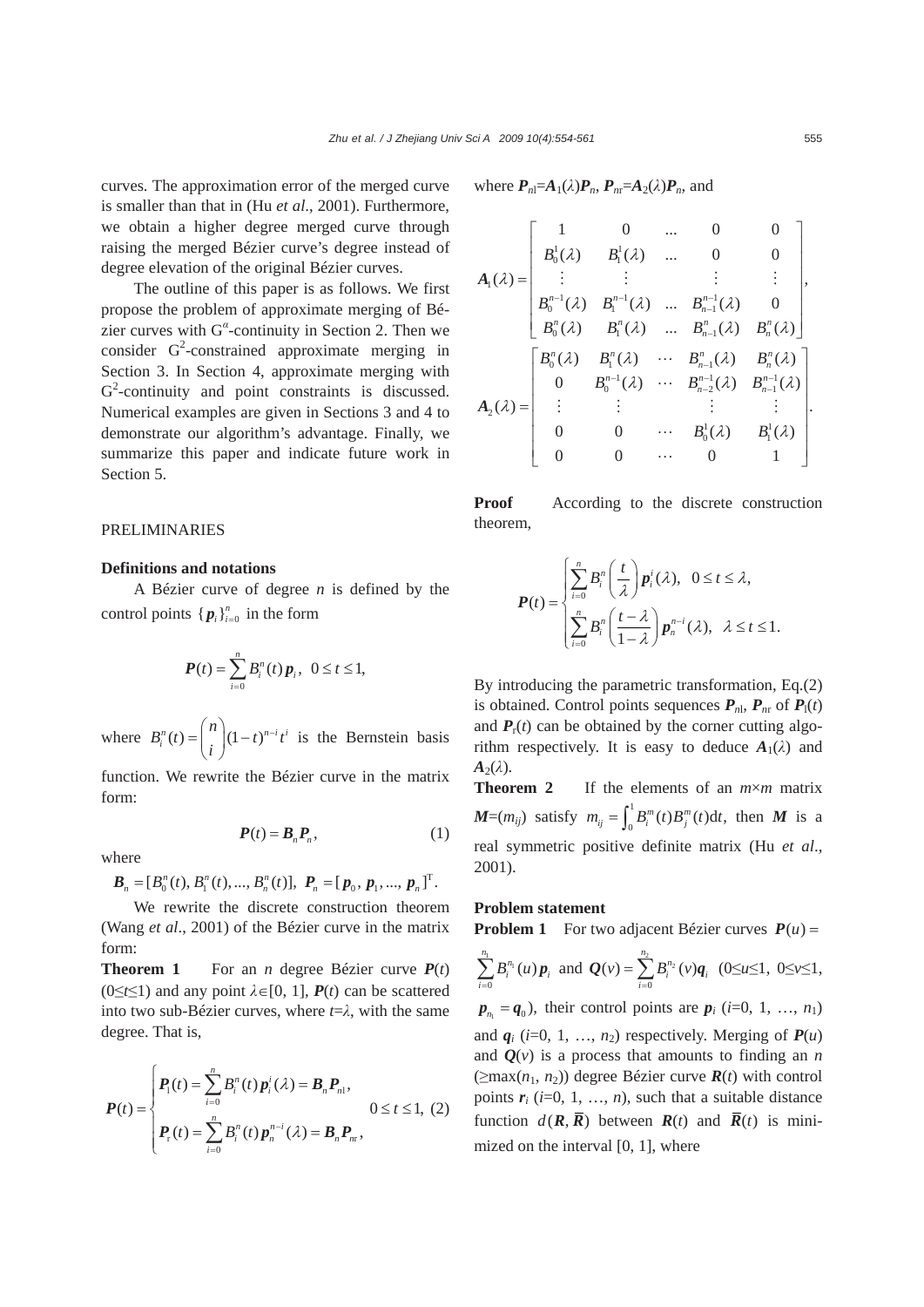$$
\overline{R}(t) = \begin{cases} \sum_{i=0}^{n_i} B_i^{n_i} \left( \frac{t}{\lambda} \right) p_i, & 0 \leq t \leq \lambda, \\ \sum_{i=0}^{n_2} B_i^{n_2} \left( \frac{t-\lambda}{1-\lambda} \right) q_i, & \lambda \leq t \leq 1, \end{cases}
$$

and *λ* is a subdivision parameter. In this paper, *λ* is defined as

$$
\lambda = \frac{\int_0^1 |P'(u)| du}{\int_0^1 |P'(u)| du + \int_0^1 |Q'(v)| dv},
$$

and  $d(\mathbf{R}, \overline{\mathbf{R}})$  is measured by the squared *L*<sub>2</sub>-norm:

$$
d = \int_0^1 ||\mathbf{R}(t) - \overline{\mathbf{R}}(t)||^2 dt.
$$
 (3)

In addition to this,  $\mathbf{R}(t)$  should be  $G^{\alpha}$ -continuous (i) with  $P(u)$  at the left endpoint and (ii) with  $Q(v)$  at the right endpoint.

(i) 
$$
\mathbf{R}^{(i)}(t) = \mathbf{P}^{(i)}(\phi(t)), t = 0, i = 0, 1, ..., \alpha, (4)
$$

where  $\phi: t \in [0, 1] \rightarrow u \in [0, 1]$  is a strictly increasing function with  $\phi(0)=0$ ,  $\phi'(0)\neq0$ .

(ii) 
$$
\mathbf{R}^{(i)}(t) = \mathbf{Q}^{(i)}(\varphi(t)), t = 1, i = 0, 1, ..., \alpha, (5)
$$

where  $\varphi$ :  $t \in [0, 1] \rightarrow v \in [0, 1]$  is a strictly increasing function with  $\varphi(1)=1$ ,  $\varphi'(1)\neq 0$ .

Note that Hu *et al*.(2001) considered approximate merging of a Bézier curve by control points perturbation including  $C^{\alpha}$ -continuity ( $\alpha$ =0, 1), fixing the first  $\alpha+1$  control points of  $P(u)$  and the last  $\alpha+1$ control points of  $Q(v)$  as control points of the merged curve, while we take advantage of matrix form and additional parameters introduced by G*<sup>α</sup>* -continuity to optimize the approximation error.

# APPROXIMATE MERGING WITH G<sup>2</sup>-CONTI-**NUITY**

 $G^2$ -continuity is a special case of  $G^1$ -continuity. Before  $G^2$ -continuity,  $G^1$ -continuity should be discussed.

# **G1 -constrained continuity**

Clearly, for  $G^0$ -continuity, the left endpoint and right endpoint of  $\mathbf{R}(t)$  should coincide with the left endpoint of  $P(u)$  and the right endpoint of  $Q(v)$ , respectively. And for  $G^1$ -continuity, the coincidence of the oriented tangents is additionally needed. From Eqs.(4) and (5), we have:  $R(0)=P(0), R^{(1)}(0)=P^{(1)}(0),$  $R(1)=Q(1), R^{(1)}(1)=Q^{(1)}(1)$ . More precisely,

$$
\begin{cases}\nr_0 = p_0, r_1 = r_0 + n_1 \delta_0^2 (p_1 - p_0) / n, \\
r_n = q_{n_2}, r_{n-1} = r_n - n_2 \delta_1^2 (q_{n_2} - q_{n_2 - 1}) / n.\n\end{cases} \tag{6}
$$

Compared to  $C^1$ -continuity, Eq.(6) adds two parameters: squared term of  $\delta_i$  (*i*=0, 1), where  $\delta_0^2 = \phi'(0)$ ,  $\delta_1^2 = \phi'(1)$ . When  $\delta_0 = \delta_1 = 1$ , G<sup>1</sup>-continuity degenerates to  $C<sup>1</sup>$ -continuity. We can also imagine that  $G<sup>1</sup>$ -continuity will lead to a smaller approximation error than  $C^1$ -continuity by parametric adjustment. In the following, we will propose our algorithm.

1. Regular case

For two Bézier curves  $P(u)$  and  $Q(v)$ , the optimal merged curve  $\mathbf{R}(t)$  can be determined through two stages. In the first stage, the *n* degree Bézier curve  $R(t)$ should satisfy the four equations in Eq.(6):

$$
\mathbf{R}(t) = B_0^n(t)\mathbf{r}_0 + B_1^n(t)\mathbf{r}_1 + \sum_{i=2}^{n-2} B_i^n(t)\mathbf{r}_i
$$
  
+  $B_{n-1}^n(t)\mathbf{r}_{n-1} + B_n^n(t)\mathbf{r}_n$ ,

where  $r_1$ ,  $r_{n-1}$  contain unknown terms  $\delta_0$ ,  $\delta_1$  respectively. Then we obtain the interior control points  $r_2$ ,

*r*<sub>3</sub>, …, *r*<sub>*n*−2</sub> by minimizing  $d = \int_0^1 ||R(t) - \overline{R}(t)||^2 dt$ .

Denote  $A_{11}=A_1(\lambda)[0, 1], A_{12}=A_1(\lambda)[2, 3, ..., n-2],$  $A_{13}=A_1(\lambda)[n-1, n]$ , and  $A_{21}=A_2(\lambda)[0, 1]$ ,  $A_{22}=A_2(\lambda)[2,$ 3, …, *n*−2],  $A_{23} = A_2(\lambda)[n-1, n]$ , where  $A_i(\lambda)[a, ..., b]$  $(i=1, 2)$  is the submatrix of  $A_i(\lambda)$  obtained by extracting columns from *a* to *b*.

Assume that

$$
C=(c_{ij})\ (0\leq i,j\leq n),\ c_{ij}=\int_0^1 B_i^n(t)B_j^n(t)dt;
$$
  
\n
$$
D=(d_{ij})\ (0\leq i\leq n_1,\ 0\leq j\leq n_1),\ d_{ij}=\int_0^1 B_i^n(t)B_j^{n_i}(t)dt;
$$
  
\n
$$
E=(e_{ij})\ (0\leq i\leq n_2,\ 0\leq j\leq n_2),\ e_{ij}=\int_0^1 B_i^n(t)B_j^{n_i}(t)dt.
$$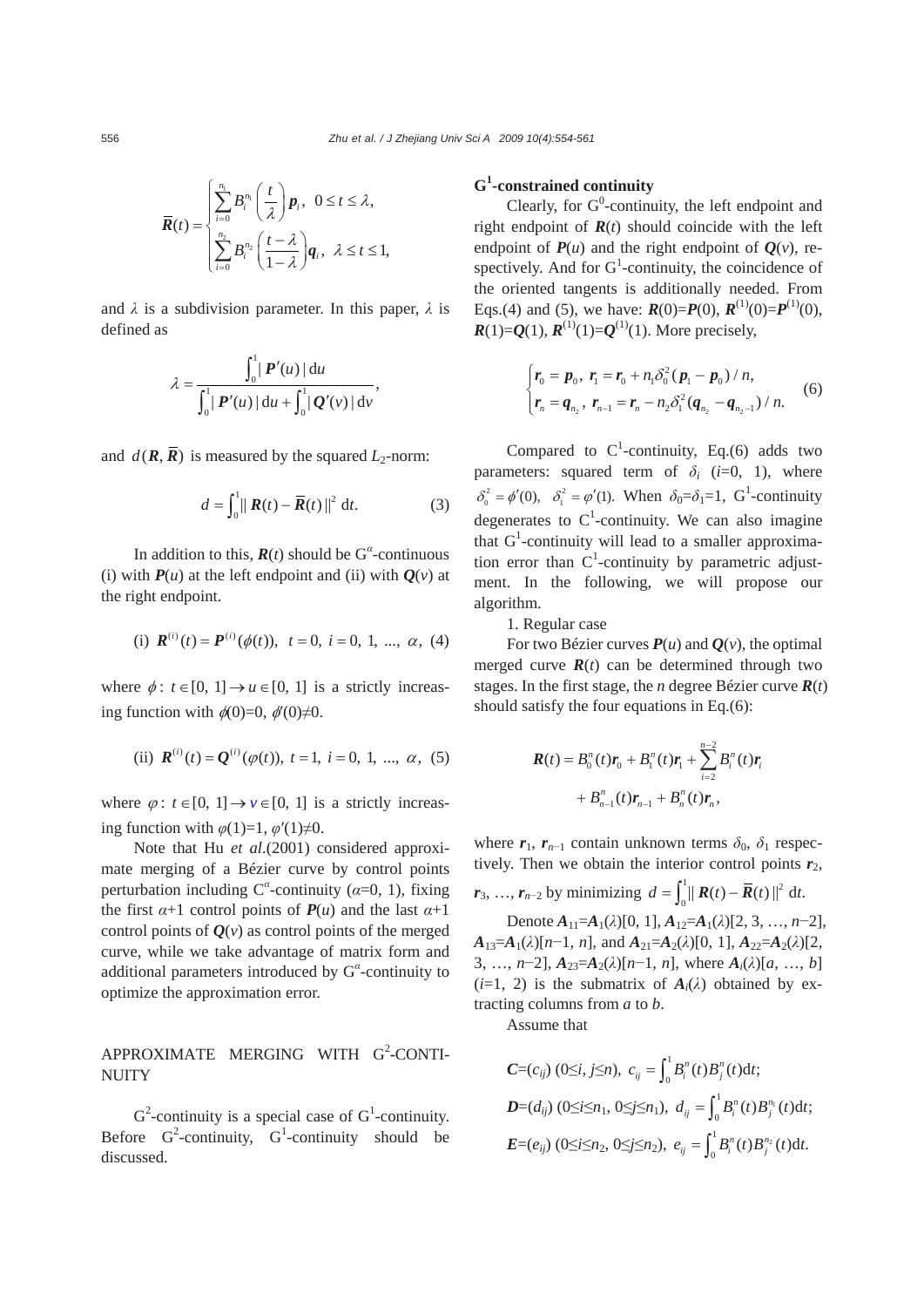Control points sequence  $\mathbf{R}_n$  of  $\mathbf{R}(t)$  is divided into three parts:  $R_1, R_2, R_3$ , where  $R_1 = [r_0, r_1]^T, R_2 = [r_2,$  $r_3, ..., r_{n-2}$ ]<sup>T</sup>,  $R_3 = [r_{n-1}, r_n]$ <sup>T</sup>.

According to Theorem 1, the curve  $\mathbf{R}(t)$  is scattered into two sub-Bézier curves, where *t*=*λ*∈[0, 1].

$$
d = \int_0^1 || \mathbf{R}(t) - \overline{\mathbf{R}}(t) ||^2 dt
$$
  
=  $\int_0^1 || \mathbf{R}_{\perp}(t) - \mathbf{P}(t) ||^2 dt + \int_0^1 || \mathbf{R}_{\perp}(t) - \mathbf{Q}(t) ||^2 dt$   
=  $\int_0^1 || \mathbf{B}_n \mathbf{A}_1 \mathbf{R}_n - \mathbf{B}_{n_1} \mathbf{P}_{n_1} ||^2 dt + \int_0^1 || \mathbf{B}_n \mathbf{A}_2 \mathbf{R}_n - \mathbf{B}_{n_2} \mathbf{Q}_{n_2} ||^2 dt$ .

In order to obtain a minimum of *d*, it is necessary that the derivatives of *d* with respect to each element of  $\mathbf{R}_2$  be zero. We write these equations in the matrix form:

$$
(A_{12}^{T}CA_{12} + A_{22}^{T}CA_{22})R_{2}
$$
  
=  $A_{12}^{T}(DP_{n_{1}} - CA_{11}R_{1} - CA_{13}R_{3})$   
+  $A_{22}^{T}(EQ_{n_{2}} - CA_{21}R_{1} - CA_{23}R_{3}).$ 

Denote  $G = A_{12}^{T} C A_{12} + A_{22}^{T} C A_{22}$ . Since *C* is invertible (Theorem 2), *G* is invertible.

$$
R_2 = G^{-1}[A_{12}^T(DP_{n_1} - CA_{11}R_1 - CA_{13}R_3) + A_{22}^T(EQ_{n_2} - CA_{21}R_1 - CA_{23}R_3)].
$$
\n(7)

Note that  $r_1$  and  $r_{n-1}$  are quadratic functions of the parameters  $\delta_0$  and  $\delta_1$ , so are the interior control points  $r_i$  (*i*=2, 3, …, *n*−2). That is to say, different  $\delta_0$ and  $\delta_1$  will lead to different  $\mathbf{R}_n$  and different errors *d* (Fig.1).



**Fig.1** Different  $\delta_0$ ,  $\delta_1$  and different merged curves

The second stage is to determine two unknown terms  $\delta_0$ ,  $\delta_1$ . After  $\mathbf{R}_1$ ,  $\mathbf{R}_2$ ,  $\mathbf{R}_3$  containing  $\delta_0$ ,  $\delta_1$  being replaced into Eq.(3), *d* will be a quartic polynomial with two parameters, that is,  $d=d(\delta_0, \delta_1)$ . In this way, the problem will be transformed into solving the minimum of a multiple non-linear function. That is,

$$
\frac{\partial d(\delta_0, \delta_1)}{\partial \delta_0} = 0, \quad \frac{\partial d(\delta_0, \delta_1)}{\partial \delta_1} = 0.
$$
 (8)

Though these equations are very complicated, we can resort to the quasi-Newton method by using Matlab. After replacing all control points in  $\mathbf{R}_n$  with the solved values  $\delta_0$ ,  $\delta_1$ , we obtain the optimal merged Bézier curve  $\mathbf{R}(t)$  with G<sup>1</sup>-continuity at left and right endpoints.

2. Improvement

We investigate the result in Eq.(8). Since  $\delta_i^2 \ge 0$  $(i=0, 1)$ , Eq.(8) holds. But if the solved value  $\delta_i$  ( $i=0, 1$ ) equals or nearly equals 0,  $r_0$  and  $r_n$  nearly equal  $r_1$  and *r*<sub>*n*−1</sub>, respectively. In such a case, the merged curve is singular at the endpoints. This is not always a desirable merged Bézier curve. So we adjust Eq.(3) by adding one regularization term:

$$
d' = \int_0^1 ||\mathbf{R}(t) - \overline{\mathbf{R}}(t)||^2 dt + \mu[\text{avg}(\mathbf{P}) \cdot (1 - \delta_0^2)^2 + \text{avg}(\mathbf{Q}) \cdot (1 - \delta_1^2)^2],
$$
 (9)

where  $\mu$  is a small positive number, and  $avg(P)$  and  $avg(Q)$  are the average edge length of control polygons  $P(u)$  and  $Q(v)$ , respectively.

In Eq.(9),  $\mu$  is uncertain. Different  $\mu$  will lead to different  $\delta_0$ ,  $\delta_1$ . *μ* should be a small value, because if *μ* is large enough,  $\delta_i$  (*i*=0, 1) will tend to 1 (that is C<sup>1</sup>-approximation), while  $\mu$  extends the regularization term's influence to avoid the singularities. So we should set a fair value for *μ*. Due to numerous experiments, a frequently used value for  $\mu$  is 10<sup>-4</sup>. Then we minimize Eq.(9) to obtain the parametric values  $\delta_0$ and  $\delta_1$ .

Now we can summarize the  $G^1$ -continuous merging algorithm as follows:

#### **Algorithm 1**

Input: two control points sequences  $\{p_i\}$  (*i*=0, 1, …, *n*<sub>1</sub>) and  $\{q_i\}$  $(i=0, 1, \ldots, n_2)$ , the merged degree *n*.

Output: control points sequence of the merged curve  ${r_i}$  (*i*=0, 1, …, *n*).

Step 1: Set  $\delta_0$  and  $\delta_1$  with the initial value 1.

Step 2: Express  $r_0$ ,  $r_1$ ,  $r_{n-1}$ ,  $r_n$  by Eq.(6) and  $r_i$  (*i*=2, 3, …, *n*−2) by Eq.(7).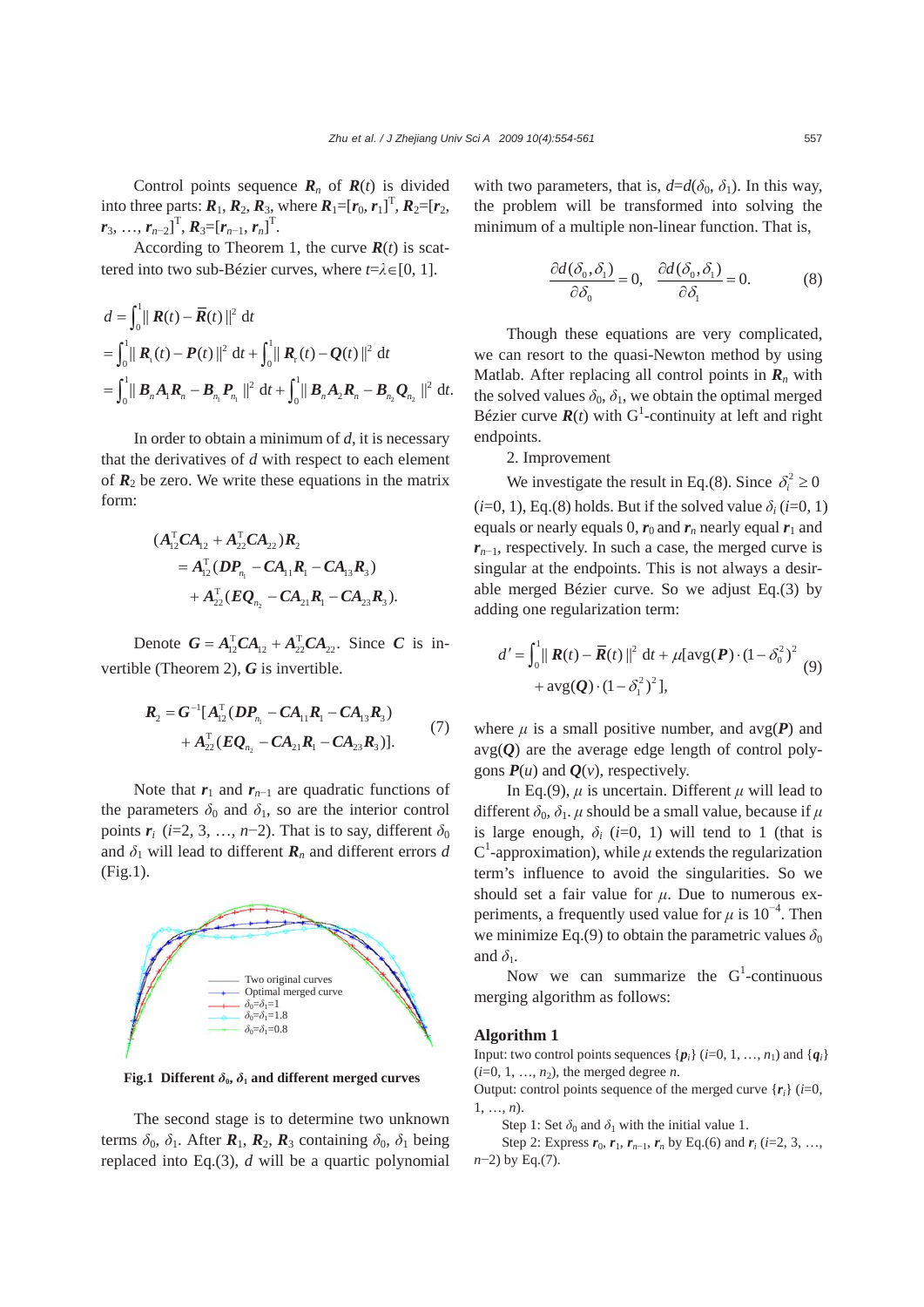Step 3: Use the quasi-Newton method to obtain  $\delta_0$ ,  $\delta_1$  by minimizing the function Eq.(3) or Eq.(9).

Step 4: Compute  $r_i$  ( $i=0, 1, ..., n$ ) by Eqs.(6) and (7) and the approximation error *d* by Eq.(3).

# **G2 -constrained approximate merging**

It is obvious that  $G^2$ -continuity implies  $G^1$ continuity. In addition to the condition in Eq.(6), the coincidence of the oriented curvatures is additionally satisfied:

$$
\mathbf{R}''(0) = \mathbf{P}''(\phi(0)), \mathbf{R}''(1) = \mathbf{Q}''(\phi(1)).
$$
 (10)

From Eq.(10), it is deduced that

$$
\begin{cases}\n\mathbf{r}_{2} = 2\mathbf{r}_{1} - \mathbf{r}_{0} + \frac{n_{1}(n_{1} - 1)}{n(n - 1)} \delta_{0}^{4} (\Delta \mathbf{p}_{0})^{2} + \frac{n_{1}}{n(n - 1)} \eta_{0} \Delta \mathbf{p}_{0}, \\
\mathbf{r}_{n-2} = 2\mathbf{r}_{n-1} - \mathbf{r}_{n} + \frac{n_{2}(n_{2} - 1)}{n(n - 1)} \delta_{1}^{4} (\Delta \mathbf{q}_{n_{2} - 2})^{2} + \frac{n_{2}}{n(n - 1)} \eta_{1} \Delta \mathbf{q}_{n_{2} - 1},\n\end{cases}
$$
\n(11)

where  $\delta_0^2 = \phi'(0), \eta_0 = \phi''(0), \delta_1^2 = \phi'(1), \eta_1 = \phi''(1)$ .

Now we know that  $G^2$ -continuity is equivalent to Eqs.(6) and (11). In the following, the method is the same as in the previous subsection. We only outline the main steps.

Let  $\boldsymbol{R}_n$  be composed of three parts:  $\boldsymbol{R}_1 = [\boldsymbol{r}_0, \boldsymbol{r}_1, \boldsymbol{r}_2]^{\mathrm{T}}$ ,  $R_2=[r_3, r_4, ..., r_{n-3}]^T$ ,  $R_3=[r_{n-2}, r_{n-1}, r_n]^T$ .

Denote  $A_{11} = A_1(\lambda)[0, 1, 2], A_{12} = A_1(\lambda)[3, 4, ...,$  $n-3$ ],  $A_{13}=A_1(\lambda)[n-2, n-1, n]$ , and  $A_{21}=A_2(\lambda)[0, 1, 2]$ , *A*22=*A*2(*λ*)[3, 4, …, *n*−3], *A*23=*A*2(*λ*)[*n*−2, *n*−1, *n*], where  $A_i(\lambda)[a, ..., b]$  (*i*=1, 2) is the submatrix of  $A_i(\lambda)$ obtained by extracting columns from *a* to *b*;  $G = A_{12}^{\mathrm{T}} C A_{12} + A_{22}^{\mathrm{T}} C A_{22}$ 

$$
R_2 = G^{-1}[A_{12}^{\mathrm{T}}(DP_{n_1} - CA_{11}R_1 - CA_{13}R_3) + A_{22}^{\mathrm{T}}(EQ_{n_2} - CA_{21}R_1 - CA_{23}R_3)].
$$
\n(12)

It is obvious that  $r_i$  (*i*=0, 1, ..., *n*) can be regarded as quartic functions containing four parameters  $\delta_0$ ,  $\delta_1$ ,  $\eta_0$ ,  $\eta_1$ . Then the four additional parameters are provided to optimize the approximation error. Considering the singular point, we may add the regularization term to Eq.(3).

Again, we use the quasi-Newton method to solve these four parameters and obtain the optimal

approximate merging Bézier curve with  $G^2$ -continuity. The initial values of  $\delta_0$ ,  $\delta_1$ ,  $\eta_0$ ,  $\eta_1$  can be chosen as 1, 1, 0, 0 respectively because now  $G^2$ -continuity degenerates to  $C^2$ -continuity.

Since the algorithm for  $G^2$ -continuity is similar to that for  $G^1$ -continuity, we omit it.

#### **Examples**

We show several examples for the above algorithms.

**Example 1** Control points of  $P(u)$ : (−10, −10), (−8, 2), (−6, 1), (−1, 0); control points of *Q*(*v*): (−1, 0), (4, 1), (6, 2), (8, −10). We find one merged Bézier curve. The results are given in Figs.2~5.

**Remark 1** Figs.2 and 3 show that  $G<sup>1</sup>$  and  $G<sup>2</sup>$  approximation errors are much smaller than  $C^1$  and  $C^2$ approximation errors with the same degree, since geometric continuity is less dependent on the parameters. In Fig.2, the error of  $C^1$  is  $d=11.571$ , Hoschek's  $G^1$  error is 3.345, while our  $G^1$  error is *d*=2.776. Our result is much better than theirs, and the running time is less than Hoschek's. When we set *θ*= 89.999° as recurrence's termination (Hoschek, 1987), Hoschek's running time is 14 s while ours is 7 s. In Fig.3, the error of  $C^2$  is  $d=12.803$  while the error of  $G^2$ is *d*=0.220.

**Remark 2** In Fig.4, the  $G^2$  approximation error is still smaller than the  $C^2$ -continuity error when the degree of  $G^2$  approximation is lower. Here the error is 1.208 for  $C^2$  and 0.169 for  $G^2$ . This means that we can obtain the merged curve with less data communication by geometric continuity for a given error. Fig.5 shows that raising the merged curve's degree can produce a higher degree merged curve instead of degree elevation of the original Bézier curves (Hu *et al*., 2001).

**Example 2** Control points of  $P(u)$ : (1, 1), (2, -2),  $(2.5, -1)$ ,  $(3.5, 0)$ ,  $(4.5, 1.5)$ ,  $(5, 3.5)$ ,  $(5.7, 4)$ ,  $(6, 4)$ ; control points of *Q*(*v*): (6, 4), (7, 3), (7.5, 3), (8.5, 4.5), (9, 3), (9.5, 4), (10, 6), (11, −3), (12, −1), (13, 2). We find one merged Bézier curve. The results are given in Figs.6 and 7.

**Remark 3** Figs.6 and 7 show that even if the degree of  $P(u)$  is different from the degree of  $Q(v)$ , we can still obtain the merged Bézier curve directly, and that G*α* approximation error is still smaller than C*<sup>α</sup>* -error  $(\alpha=1, 2)$ .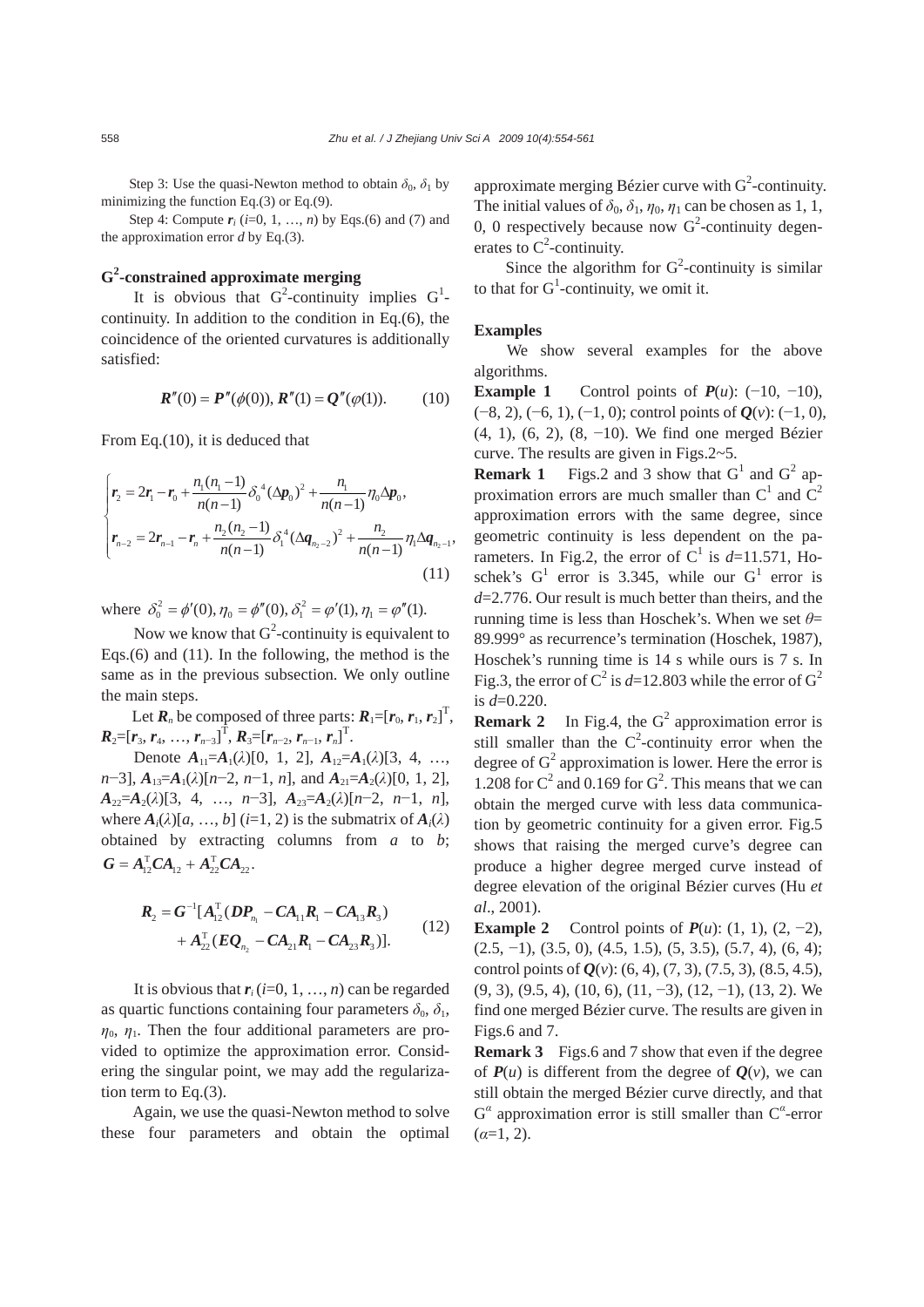

Fig.4 Degree 9 with C<sup>2</sup>-continuity and degree 6 with **G2 -continuity**



**Fig.6 Degree 9 with C1 - and G<sup>1</sup> -continuity**

# APPROXIMATE MERGING WITH POINT CON-STRAINTS AND G<sup>2</sup>-CONTINUITY

**Problem 2** For two adjacent Bézier curves: an  $n_1$ degree Bézier curve  $P(u)$  and an  $n_2$  degree Bézier curve  $Q(v)$ , merging of  $P(u)$  and  $Q(v)$  is a process that amounts to finding an  $n$  ( $\geq$ max( $n_1$ ,  $n_2$ )) degree Bézier curve  $\mathbf{R}(t)$ . Besides G<sup>*α*</sup>-continuity,  $\mathbf{R}(t)$  should pass through  $l+1$  points on the curve  $P(u)$ , where corresponding parametric values are  $u_i$  ( $j=0, 1, ..., l$ ), and through  $m+1$  points on the curve  $Q(v)$ , where corresponding parametric values are  $v_k$  ( $k=0, 1, ..., m$ ). It is certain that  $0 \leq l \leq n_1$ ,  $0 \leq m \leq n_2$  and  $l+m+1 \leq n$  (Hu *et al.*, 2001).

## **Approximate merging with point constraints and G1 -continuity**

Using parametric transformation, the values



**Fig.3** Degree 5 with  $G^2$ - and  $C^2$ -continuity



Fig.5 Degrees 6 and 9 with G<sup>2</sup>-continuity



**Fig.7** Degree 9 with  $C^2$ - and  $G^2$ -continuity

 $x_i = \lambda u_i$  (*j*=0, 1, …, *l*) are parametric values of  $u_i$  (*j*=0, 1, …, *l*) corresponding to  $\mathbf{R}(t)$  and  $y_k = \lambda + (1 - \lambda)y_k$  ( $k=0$ , 1, ..., *m*) are parametric values of  $v_k$  (*k*=0, 1, ..., *m*) corresponding to  $R(t)$ . The method is the same as in the subsection " $G^1$ -constrained continuity". First, scatter the merged curve  $\mathbf{R}(t)$  into two sub-curves. Then use two sub-curves to approximate the two original curves.

We write the Lagrange function as

$$
\mathcal{L} = \int_0^1 (||R_1(t) - P(t)||^2 + ||R_r(t) - Q(t)||^2) dt \n+ \sum_{i=0}^l \eta_i (R(x_i) - P(u_i)) + \sum_{i=0}^m \eta_{i+1+i} (R(y_i) - Q(v_i)) \n= \int_0^1 ||B_n A_1 R_n - B_{n_1} P_{n_1}||^2 dt + \int_0^1 ||B_n A_2 R_n - B_{n_2} Q_{n_2}||^2 dt \n+ \sum_{i=0}^l \eta_i (R(x_i) - P(u_i)) + \sum_{i=0}^m \eta_{i+1+i} (R(y_i) - Q(v_i)).
$$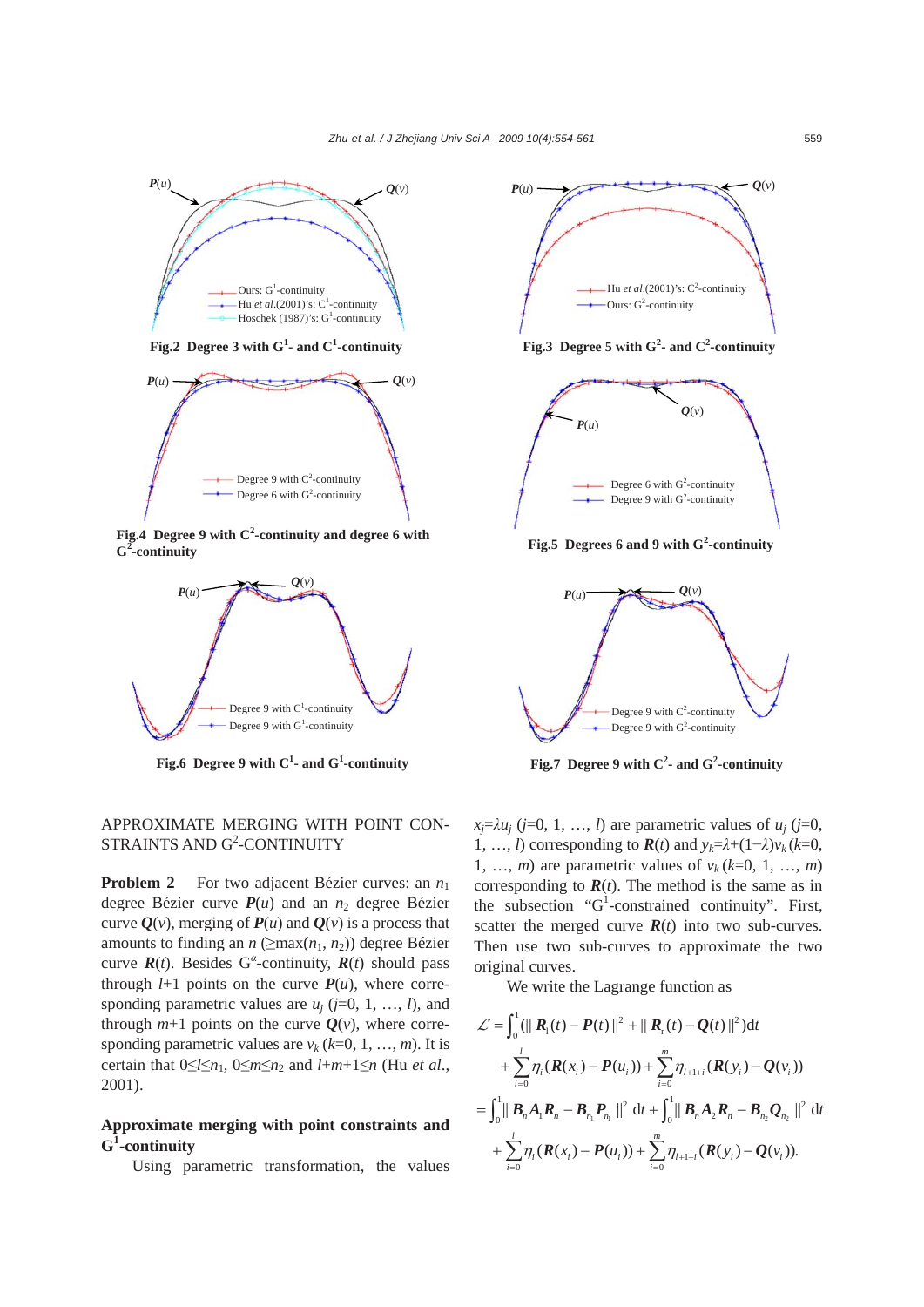Three parts of  $R_n$  are:  $R_1 = [r_0, r_1]^T$ ,  $R_2 = [r_2, r_3, ...,$  $r_{n-2}$ ]<sup>T</sup>,  $R_3 = [r_{n-1}, r_n]$ <sup>T</sup>.

Denote  $A_{11} = A_1(\lambda)[0, 1], A_{12} = A_1(\lambda)[2, 3, ..., n-2],$  $A_{13}=A_1(\lambda)[n-1, n]$ , and  $A_{21}=A_2(\lambda)[0, 1]$ ,  $A_{22}=A_2(\lambda)[2,$ 3, …, *n*−2],  $A_{23} = A_2(\lambda)[n-1, n]$ , where  $A_i(\lambda)[a, ..., b]$  $(i=1, 2)$  is the submatrix of  $A_i(\lambda)$  obtained by extracting columns from *a* to *b*.

It is necessary that the derivatives of *L* with respect to each element of  $\mathbf{R}_2$  and each  $\eta_i$  (*i*=0, 1, …, *l*+1+*m*) be zero. We write the *l*+*m*+*n*−1 equations in the matrix form:

$$
2(A_{12}^{T}CA_{11}R_{1} + A_{22}^{T}CA_{21}R_{1} + A_{12}^{T}CA_{12}R_{2} + A_{22}^{T}CA_{22}R_{2} + A_{12}^{T}CA_{13}R_{3} + A_{22}^{T}CA_{23}R_{3}
$$
(13)  

$$
-A_{12}^{T}DP_{n_{1}} - A_{22}^{T}EQ_{n_{2}}) + H_{12}^{T}F = 0,
$$

 $H_{11}R_1 + H_{12}R_2 + H_{13}R_3 = L,$  (14)

where

$$
F = [\eta_0, \dots, \eta_l, \eta_{l+1}, \dots, \eta_{l+m+1}]^{\mathrm{T}},
$$
  
\n
$$
L = \left[ \sum_{i=0}^{n_1} B_i^{n_1} (u_0) p_i, \dots, \sum_{i=0}^{n_1} B_i^{n_i} (u_l) p_i,
$$
  
\n
$$
\sum_{i=0}^{n_2} B_i^{n_2} (v_0) q_i, \dots, \sum_{i=0}^{n_2} B_i^{n_2} (v_m) q_i \right]^{\mathrm{T}},
$$
  
\n
$$
\left[ \begin{array}{cccc} B_0^n (x_0) & B_1^n (x_0) & \dots & B_n^n (x_0) \\ \vdots & \vdots & & \vdots \\ B_0^n (x_l) & B_1^n (x_l) & \dots & B_n^n (x_l) \\ B_0^n (y_0) & B_1^n (y_0) & \dots & B_n^n (y_0) \\ \vdots & \vdots & & \vdots \\ B_0^n (y_m) & B_1^n (y_m) & \dots & B_n^n (y_m) \end{array} \right],
$$

 $H_{11}=[H_0,H_1], H_{12}=[H_2,H_3, \ldots, H_{n-2}], H_{13}=[H_{n-1},H_n],$ and  $H_i$  is the  $(i+1)$ th column vector of  $H$ .

Denote  $X = A_{12}^T C A_{11} + A_{22}^T C A_{21}$ ,  $Y = A_{12}^T C A_{12} +$  $A_{22}^{\text{T}}CA_{22}$ ,  $Z = A_{12}^{\text{T}}CA_{13} + A_{22}^{\text{T}}CA_{23}$ ,  $S = H_{12}Y^{-1}H_{12}^{\text{T}}$ .  $n_1$  22  $n_2$  $W = A_{12}^T D P_{n_1} + A_{22}^T E Q_{n_2}$ . Based on Eq.(13),

$$
R_2 = Y^{-1}(W - H_{12}^T F/2 - X R_1 - Z R_3).
$$

Since *H* is a full-rank matrix,  $H_{12}Y^{-1}H_{12}^T$  is invertible. Thus we can deduce

$$
F = 2S^{-1}[H_{12}Y^{-1}W - L + (H_{11} - H_{12}Y^{-1}X)R_1 + (H_{13} - H_{12}Y^{-1}Z)R_3].
$$

Then through Eq.(13),

$$
R_2 = Y^{-1}[W - H_{12}^{\mathrm{T}}S^{-1}H_{12}Y^{-1}W + H_{12}^{\mathrm{T}}S^{-1}L - (H_{12}^{\mathrm{T}}S^{-1}H_{11} - H_{12}^{\mathrm{T}}S^{-1}H_{12}Y^{-1}X + X)R_1 \quad (15) \\ - (H_{12}^{\mathrm{T}}S^{-1}H_{13} - H_{12}^{\mathrm{T}}S^{-1}H_{12}Y^{-1}Z + Z)R_3].
$$

In light of Eqs.(6) and (15),  $d=d(\delta_0, \delta_1)$  will be a quartic function of  $\delta_0$  and  $\delta_1$ . Considering the singular point, we could replace the *d* in Eq.(3) with *d*′ in Eq.(9). Next solve the minimum of *d*′ by the quasi-Newton method.

The algorithm is summarized as follows:

### **Algorithm 2**

Input: two control points sequences  $\{p_i\}$  (*i*=0, 1, …, *n*<sub>1</sub>) and  $\{q_i\}$  $(i=0, 1, ..., n_2)$ , the merged degree *n* and the interpolated points' parametric values  ${u_i}_{i=0}^l$ ,  ${v_i}_{i=0}^m$ 

Output: the merged curve's control points  ${r_i}$  (*i*=0, 1, …, *n*). Step 1: Set  $\delta_0$  and  $\delta_1$  with the initial value 1.

Step 2: Express  $r_0$ ,  $r_1$ ,  $r_{n-1}$ ,  $r_n$  by Eq.(6) and  $r_i$  (*i*=2, 3, …, *n*−2) by Eq.(15).

Step 3: Use the quasi-Newton method to obtain  $\delta_0$  and  $\delta_1$ by minimizing the function Eq.(3) or Eq.(9).

Step 4: Compute  $r_i$  ( $i=0, 1, ..., n$ ) by Eqs.(6) and (15) and the approximation error *d* by Eq.(3).

# **Point constraints and G<sup>2</sup> -continuity**

 $G^2$ -continuity is equivalent to Eqs.(6) and (11). The main steps are easy to deduce. We only give the result.

Three parts of  $R_n$  are:  $R_1 = [r_0, r_1, r_2]^T$ ,  $R_2 = [r_3, r_2]^T$  $\bm{r}_4, \ldots, \bm{r}_{n-3}$ ]<sup>T</sup>,  $\bm{R}_3 = [\bm{r}_{n-2}, \bm{r}_{n-1}, \bm{r}_n]$ <sup>T</sup>.

Denote  $A_{11} = A_1(\lambda)[0, 1, 2], A_{12} = A_1(\lambda)[3, 4, ...,$  $n-3$ ],  $A_{13}=A_1(\lambda)[n-2, n-1, n]$ , and  $A_{21}=A_2(\lambda)[0, 1, 2]$ ,  $A_{22} = A_2(\lambda)[3, 4, \ldots, n-3], A_{23} = A_2(\lambda)[n-2, n-1, n],$ where  $A_i(\lambda)[a, \ldots, b]$  (*i*=1, 2) is the submatrix of  $A_i(\lambda)$ obtained by extracting columns from *a* to *b*.

$$
\mathbf{R}_{2} = \mathbf{Y}^{-1}[\mathbf{W} - \mathbf{H}_{12}^{T}\mathbf{S}^{-1}\mathbf{H}_{12}\mathbf{Y}^{-1}\mathbf{W} + \mathbf{H}_{12}^{T}\mathbf{S}^{-1}\mathbf{L} - (\mathbf{H}_{12}^{T}\mathbf{S}^{-1}\mathbf{H}_{11} - \mathbf{H}_{12}^{T}\mathbf{S}^{-1}\mathbf{H}_{12}\mathbf{Y}^{-1}\mathbf{X} + \mathbf{X})\mathbf{R}_{1}
$$
 (16)  
 
$$
-(\mathbf{H}_{12}^{T}\mathbf{S}^{-1}\mathbf{H}_{13} - \mathbf{H}_{12}^{T}\mathbf{S}^{-1}\mathbf{H}_{12}\mathbf{Y}^{-1}\mathbf{Z} + \mathbf{Z})\mathbf{R}_{3}].
$$

In the following, it is the problem of the minimum of a non-linear function with four parameters. Since the algorithm for  $G^2$ -continuity and point constraints is simple, we do not describe it any more.

**Example 3** Control points of  $P(u)$ : (1, 1), (2, -2),  $(2.5, -1)$ ,  $(3.5, 0)$ ,  $(4.5, 1.5)$ ,  $(5, 3.5)$ ,  $(5.7, 4)$ ,  $(6, 4)$ ;